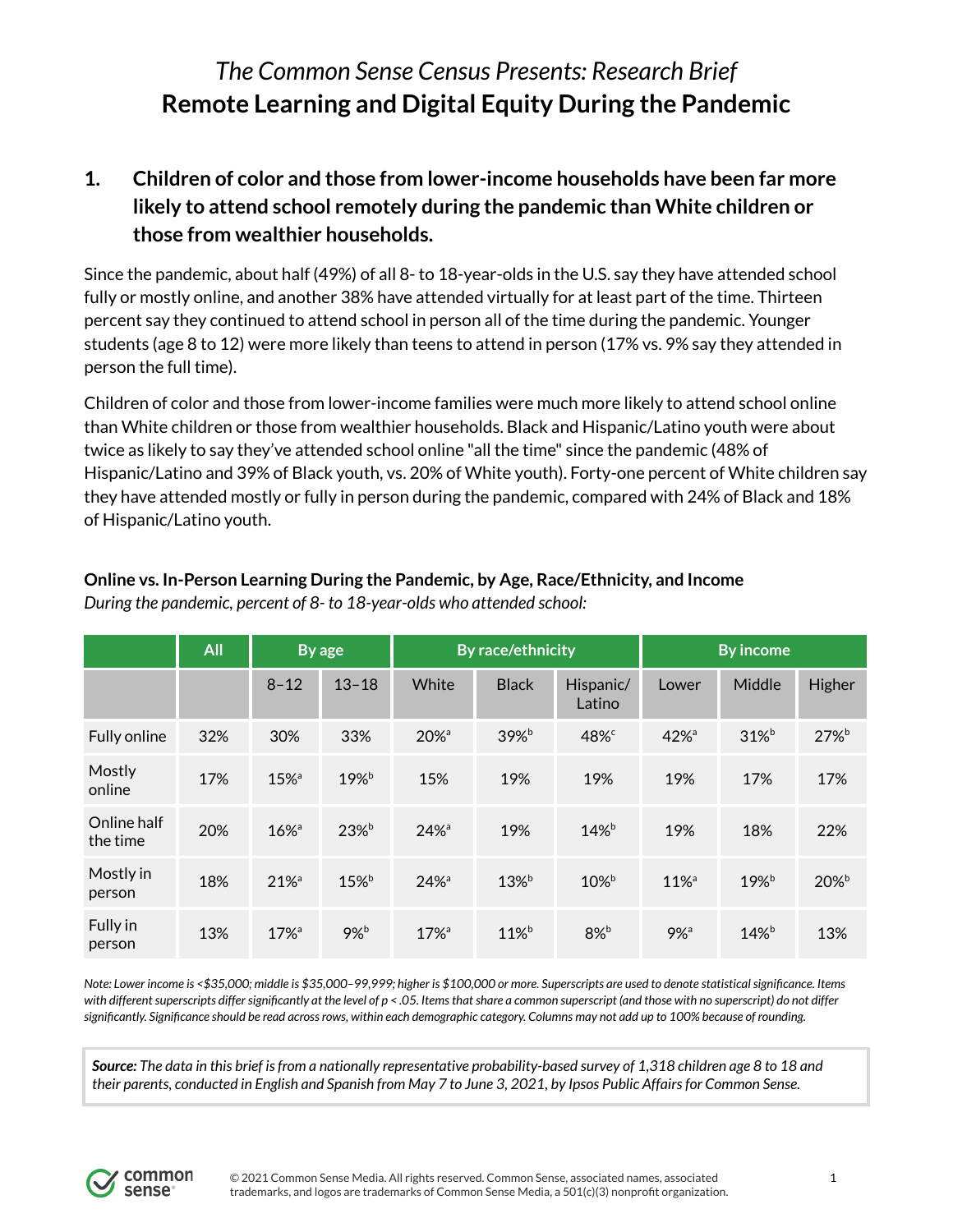**During the pandemic, percent of 8-to 18-year-olds who attended school mostly or fully online:**



# **2. About one in four (24%) children from lower-income households still do not have a computer at home.**

Although the vast majority of 8- to 18-year-olds (89%) do have a computer at home, access varies substantially by income and race/ethnicity. For example, nearly one in four (24%) students in this age group from lower-income families (less than \$35,000 a year) do not have access to a home computer, compared to just 5% of those in higher-income families (\$100,000 or more). Having a computer in the home is no guarantee that students will be able to get the time they need on the device, or that the computer will function properly. But not having a computer is a guarantee that they won't.



### **Percent of 8-to 18-year-olds with a computer in the home:**

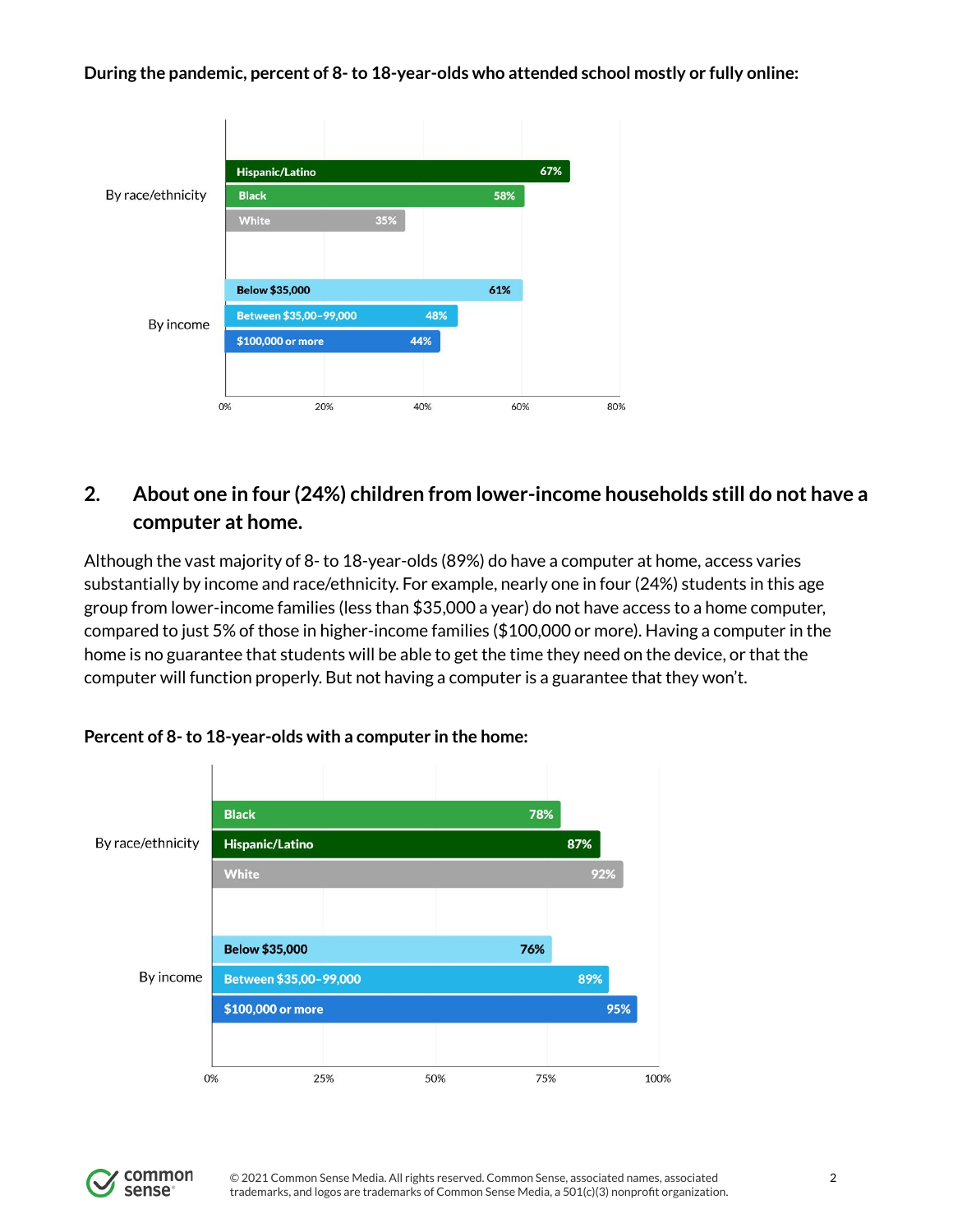### **3. Nearly one in five (19%) 8-to 18-year-olds still don't have residential broadband.**

Eighty-one percent of parents of 8- to 18-year-olds say they have some type of residential broadband at home, such as cable, DSL, or fiber optic. The remainder have either satellite (6%), some other type of service (5%), dial-up service (2%), a school-provided hotspot (1%), or don't know what type of internet they have (3%). Three percent say they have no home internet service. As with home computer access, the quality of home internet access varies substantially by income and race/ethnicity. For example, 61% of lower-income parents report having home broadband, compared with 90% of higher-income parents.

### **Type of Home Internet Access, by Race/Ethnicity and Income**

Among parents of 8-to 18-year-olds, percent who say they have each kind of internet access at home:

|                                     | All | By race/ethnicity  |                                     |                     | <b>By income</b>    |                    |                    |
|-------------------------------------|-----|--------------------|-------------------------------------|---------------------|---------------------|--------------------|--------------------|
|                                     |     | White              | <b>Black</b>                        | Hispanic/<br>Latino | Lower               | Middle             | Higher             |
| Broadband (cable, DSL, fiber optic) | 81% | 88% <sup>a</sup>   | $76\%$ <sup>b</sup>                 | 68% <sup>b</sup>    | 61% <sup>a</sup>    | $80\%$ b           | $90\%$             |
| Satellite                           | 6%  | $5\%$ <sup>a</sup> | $3%$ <sup><math>\alpha</math></sup> | 11% <sup>b</sup>    | 8%                  | 7%                 | 5%                 |
| School-provided hotspot             | 1%  | $1\%$ <sup>a</sup> | $3\%$ <sup>b</sup>                  | 1%                  | 3%                  | 1%                 | $\mathbf 0$        |
| Dial-up                             | 2%  | $*a$               | $2\%$ <sup>b</sup>                  | $4\%$ <sup>b</sup>  | 2%                  | 2%                 | 1%                 |
| Other                               | 5%  | $4%$ <sup>a</sup>  | $11\%$                              | $5%$ <sup>a</sup>   | $10\%$ <sup>a</sup> | $5\%$ <sup>b</sup> | $3\%$ <sup>b</sup> |
| None                                | 3%  | 2%                 | 4%                                  | 3%                  | $7\%$ <sup>a</sup>  | $2\%$              | $1\%$              |
| Don't know                          | 3%  | $1\%$ <sup>a</sup> | $3%$ <sup>a</sup>                   | $8\%$ b             | $10\%$ <sup>a</sup> | $3\%$              | $1\%$ <sup>c</sup> |

Note: Lower income is <\$35,000; middle is \$35,000-99,999; higher is \$100,000 or more. Superscripts are used to denote statistical significance. Items with different superscripts differ significantly at the level of p < .05. Items that share a common superscript (and those with no superscript) do not differ significantly. Significance should be read across rows, within each demographic category. Columns may not add up to 100% because of rounding.

### **Percent of 8-to 18-year-olds with broadband internet access at home:**



*Note: Broadband was defined as cable, DSL, or fiber optic.*

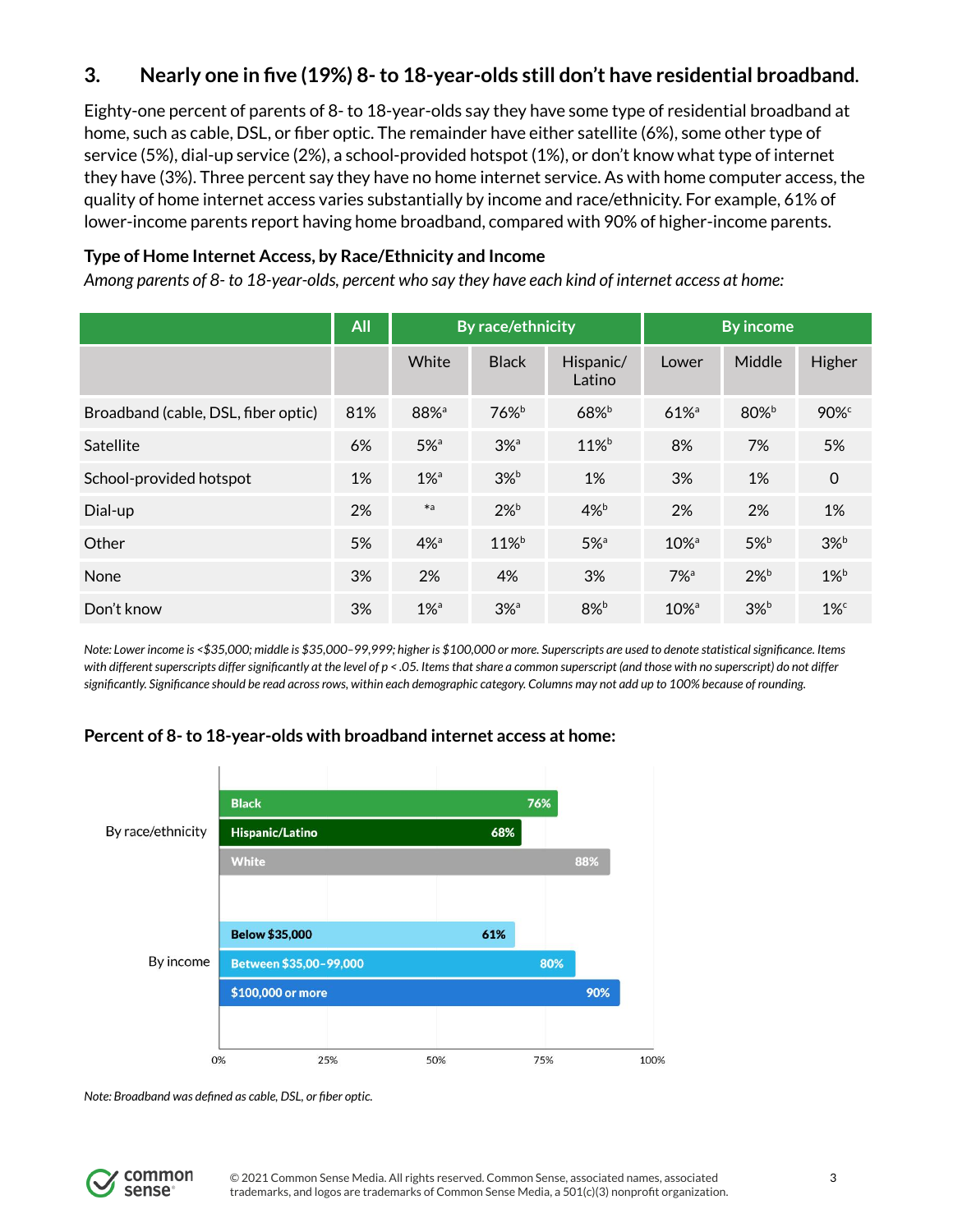# **4. Three out of four (75%) children going to school remotely during the pandemic experienced technical issues or a lack of digital access that made it hard for them to attend class or do their schoolwork.**

Hispanic/Latino students and those from lower-income families were more likely to experience technical issues or a lack of access: For example, more than half (55%) of Hispanic/Latino students said they experienced such challenges "often" or "sometimes," compared with 38% of White students. Similarly, 55% of children from lower-income households said they often or sometimes experienced this type of disruption in their learning, compared with 37% of children from higher-income households.

**Educational Disruptions Due to Inadequate Digital Access, by Age, Race/Ethnicity, and Income** *Among 8- to 18-year-olds who have attended school remotely during the pandemic, percent who say that* technical issues or lack of access to a computer or the internet have made it hard for them to attend class or do their schoolwork:

|               | All |                     | By age    |                    | By race/ethnicity |                 | <b>By income</b>    |                    |                  |
|---------------|-----|---------------------|-----------|--------------------|-------------------|-----------------|---------------------|--------------------|------------------|
|               |     | $8 - 12$            | $13 - 18$ | White              | <b>Black</b>      | Hispanic/Latino | Lower               | Middle             | Higher           |
| Ever          | 75% | 77%                 | 73%       | $72%$ <sup>a</sup> | 71%               | $81\%$          | $82\%$ <sup>a</sup> | 74%                | 73% <sup>b</sup> |
| Often         | 10% | $13\%$ <sup>a</sup> | $8\%$     | $8\%$ <sup>a</sup> | 9%                | $16\%$          | 13%                 | 11%                | 8%               |
| Sometimes     | 34% | 34%                 | 33%       | 30%                | 34%               | 39%             | $42%$ <sup>a</sup>  | 35%                | 29% <sup>b</sup> |
| Once or twice | 31% | 30%                 | 32%       | 34%                | 28%               | 26%             | $27%$ <sup>a</sup>  | $28%$ <sup>a</sup> | $36\%$           |
| <b>Never</b>  | 25% | 23%                 | 27%       | $28%$ <sup>a</sup> | 29%               | $19%^{b}$       | $18\%$ <sup>a</sup> | $26\%^{\rm b}$     | $27%^b$          |

Note: Lower income is <\$35,000; middle is \$35,000-99,999; higher is \$100,000 or more. Superscripts are used to denote statistical significance. Items with different superscripts differ significantly at the level of p < .05. Items that share a common superscript (and those with no superscript) do not differ *significantly. Significance should be read acrossrows, within each demographic category.*